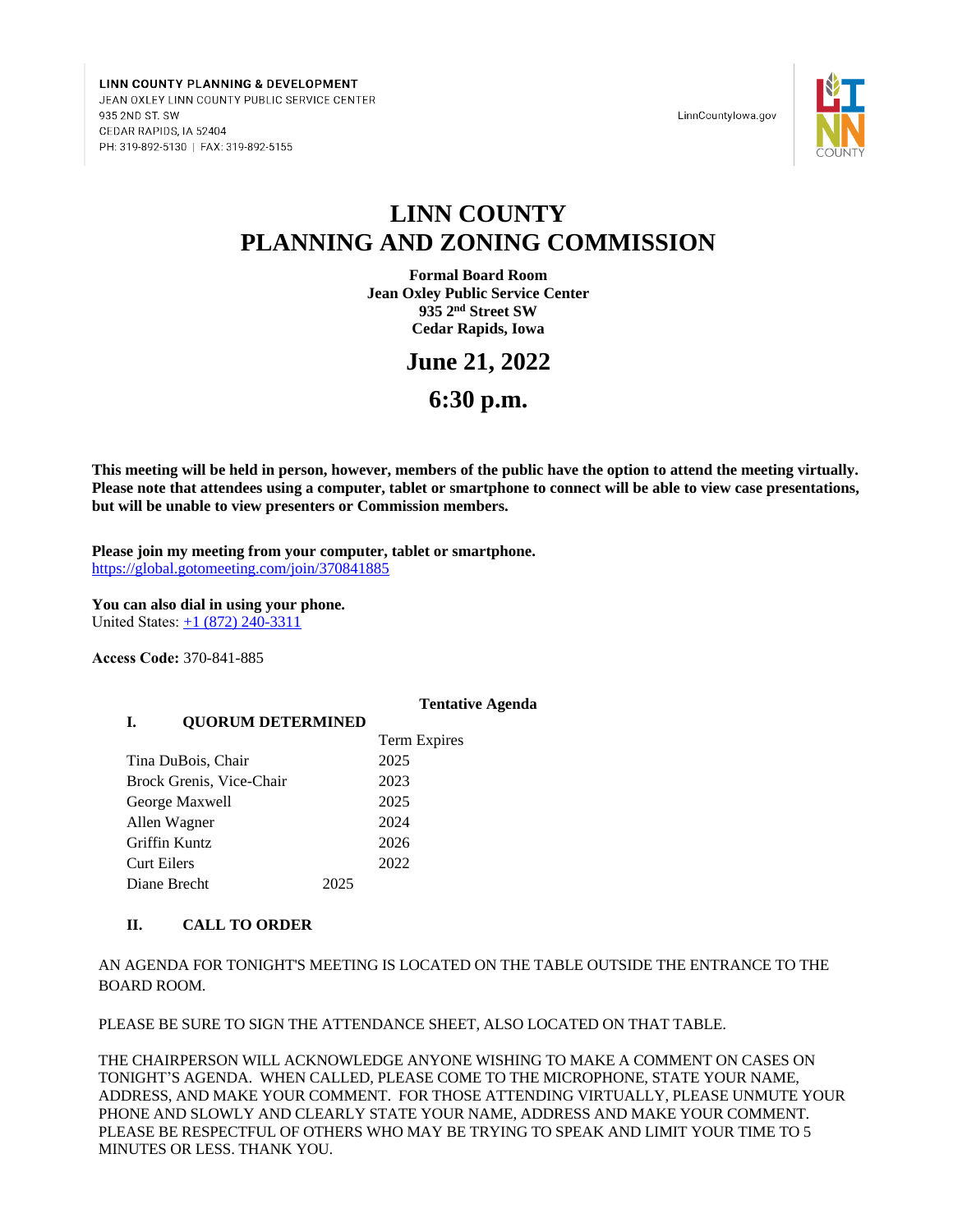**Linn County Planning & Zoning Commission June 21, 2022 Page 2 of 3**

THE FINAL PLAT, LAND PRESERVATION PARCEL SPLIT AND RESIDENTIAL PARCEL SPLIT CASES ON TONIGHT'S AGENDA WILL GO TO THE BOARD OF SUPERVISORS FOR FINAL APPROVAL WHEN ALL CONDITIONS ARE COMPLETED AND TWO BOUND COPIES HAVE BEEN FILED WITH THE PLANNING  $\&$ DEVELOPMENT DEPARTMENT. THE TEXT AMENDMENT CASE WILL GO TO THE BOARD OF SUPERVISORS FOR FIRST CONSIDERATION ON TUESDAY, JULY 5.

#### **III. APPROVAL OF MINUTES**

Minutes of the Planning & Zoning Commission regular meeting of May 16, 2022

### **IV. CONSENT AGENDA**

**All cases on the consent agenda will be acted on by the Commission with a single motion, and will be discussed individually only if requested by a Commission member or a member of the audience. If you are here for a case on the consent agenda, you are free to leave after the consent agenda has been acted on if you wish.**

| CASE#              | <b>CASE DESCRIPTION/LOCATION</b>                                                                     | <b>OWNER/PETITIONER/SURVEYOR</b>                                                                          | <b>STAFF</b><br><b>ASSIGNMENT</b> |
|--------------------|------------------------------------------------------------------------------------------------------|-----------------------------------------------------------------------------------------------------------|-----------------------------------|
| <b>JPS22-0010</b>  | <b>Residential Parcel Split</b><br><b>Taube Farms First Addition</b><br>2737 Jordans Grove Rd        | <b>Taube Farms Inc., Owner</b><br><b>Kris Taube, Petitioner</b><br><b>Novick Land Surveying, Surveyor</b> | <b>Stephanie Lientz</b>           |
| <b>JLPS22-0002</b> | <b>Land Preservation Parcel Split</b><br><b>Taube Farms Second Addition</b><br>2741 Jordans Grove Rd | <b>Taube Farms Inc., Owner</b><br><b>Kris Taube, Petitioner</b><br><b>Novick Land Surveying, Surveyor</b> | <b>Stephanie Lientz</b>           |
| JF22-0019          | <b>Final Plat</b><br><b>Miller Acres First Addition</b><br>3827 Mohler Rd                            | <b>Jeffrey Miller, Owner</b><br><b>Brain Engineering Inc., Surveyor</b>                                   | <b>Mike Tertinger</b>             |
| <b>JPS22-0011</b>  | <b>Residential Parcel Split</b><br><b>Young Farm First Addition</b><br>4762 Troy Mills Rd            | <b>Kierra Young, Owner</b><br><b>Brain Engineering Inc., Surveyor</b>                                     | <b>Mike Tertinger</b>             |
| <b>JPS22-0013</b>  | <b>Residential Parcel Split</b><br><b>Potts Farm First Addition</b><br>3301 Lewis Bottoms Rd         | <b>Potts Family Irrevocable Trust, Owner</b><br><b>Brain Engineering Inc., Surveyor</b>                   | <b>Stephanie Lientz</b>           |

#### **V. REGULAR AGENDA**

| <b>JA22-0001</b><br>UDC Text Amendment – Agricultural<br><b>Experiences</b> | Linn County Planning & Development,<br>Applicant | <b>Mike Tertinger</b> |
|-----------------------------------------------------------------------------|--------------------------------------------------|-----------------------|
|-----------------------------------------------------------------------------|--------------------------------------------------|-----------------------|

## **VI. OTHER BUSINESS**

## **VII. COMMISSION COMMENTS**

- **VIII. STAFF COMMENTS**
- **IX. PUBLIC COMMENTS**
- **X. ADJOURNMENT**